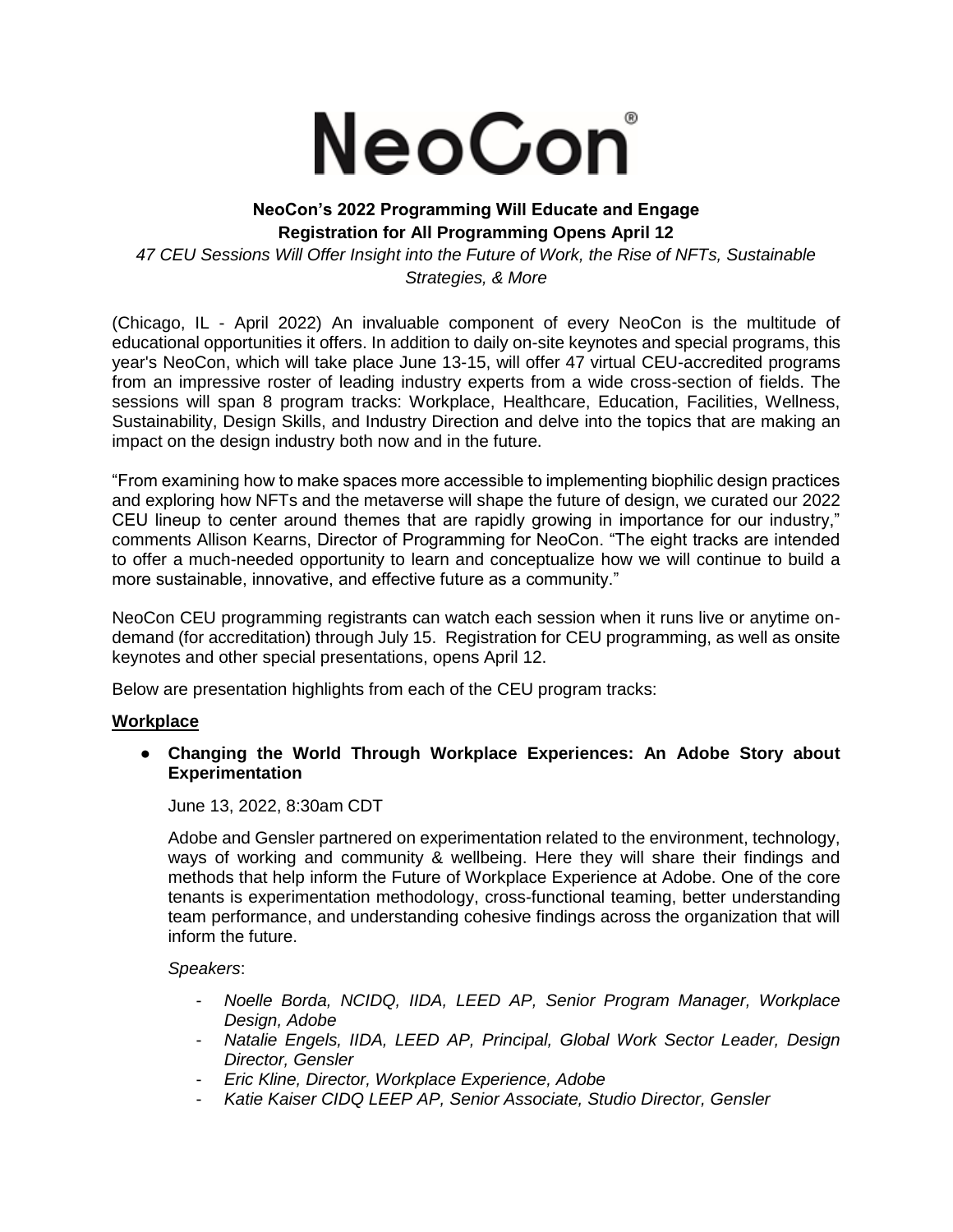# ● **How Minds and Designs Work Together: Then, Now, and Tomorrow**

June 14, 2022, 11:30am CDT

Human brains and core motivations evolve very, very slowly. Workers are bringing the same sorts of sensory apparatus, ways of processing information, and goals to work today, as they have for decades—and will for decades to come. Space users continue to want to do their jobs well, to have some control over their work lives, and to socialize, as they choose. Understanding these consistencies is crucial for developing workplaces in which people are able to perform to their full potential and don't simply work. Workplace design principles introduced by Michael Brill at BOSTI remain as relevant now as at his death 20 years ago.

Speakers:

- *Sally Augustin, Principal, Design with Science*
- *Jennifer Veitch, PhD, Principal Research Officer, Construction Research Centre, National Research Council of Canada*
- *Sue Weidemann, Researcher, University of Buffalo*

## **Healthcare**

## ● **Telemedicine Reimagined: Journey in Hybrid Era of Healthcare at the Workplace**

June 15, 2022, 1:00pm CDT

Artificial Intelligence is already in use in Healthcare and our lives. Wearables, in-home diagnostics, intelligent mirrors, etc., all form a multichoice health ecosystem around each individual. In the recent study that included a scientific literature review, interviews with physicians, and Journey Mapping of Telemedicine, the team developed modular design solutions that could aid the resolution of various challenges in the current state of Telemedicine. Home-based Telemedicine can no longer satisfy the required level of care. However, a hybrid decentralized system, equipped with modern cutting-edge technology and artificial intelligence, paired with convenience could offer a new paradigm in healthcare delivery—an exploration of hybrid co-locations, particularly in a workplace scenario.

Speakers:

- *Tina Giorgadze, IIDA, LEED AP, CHID, Senior Interior Designer, Senior Associate, Perkins and Will*
- *Peggy Pailian, Senior Project Architect, Perkins and Will*

## ● **The Pavilion at Penn Medicine: How a Human-Centered Process Leads to Human-Centered Design**

June 16, 2022, 10:00am CDT

Completed in October of 2021, the Pavilion at Penn Medicine has already made an indelible mark on the lives of the patients, families and staff. Delivered with an integrated project team approach, this \$1.6B, 1.5m square foot facility took over 6 years to design and construct, and put the user at the center of the process. From 50,000 sf mock-ups, to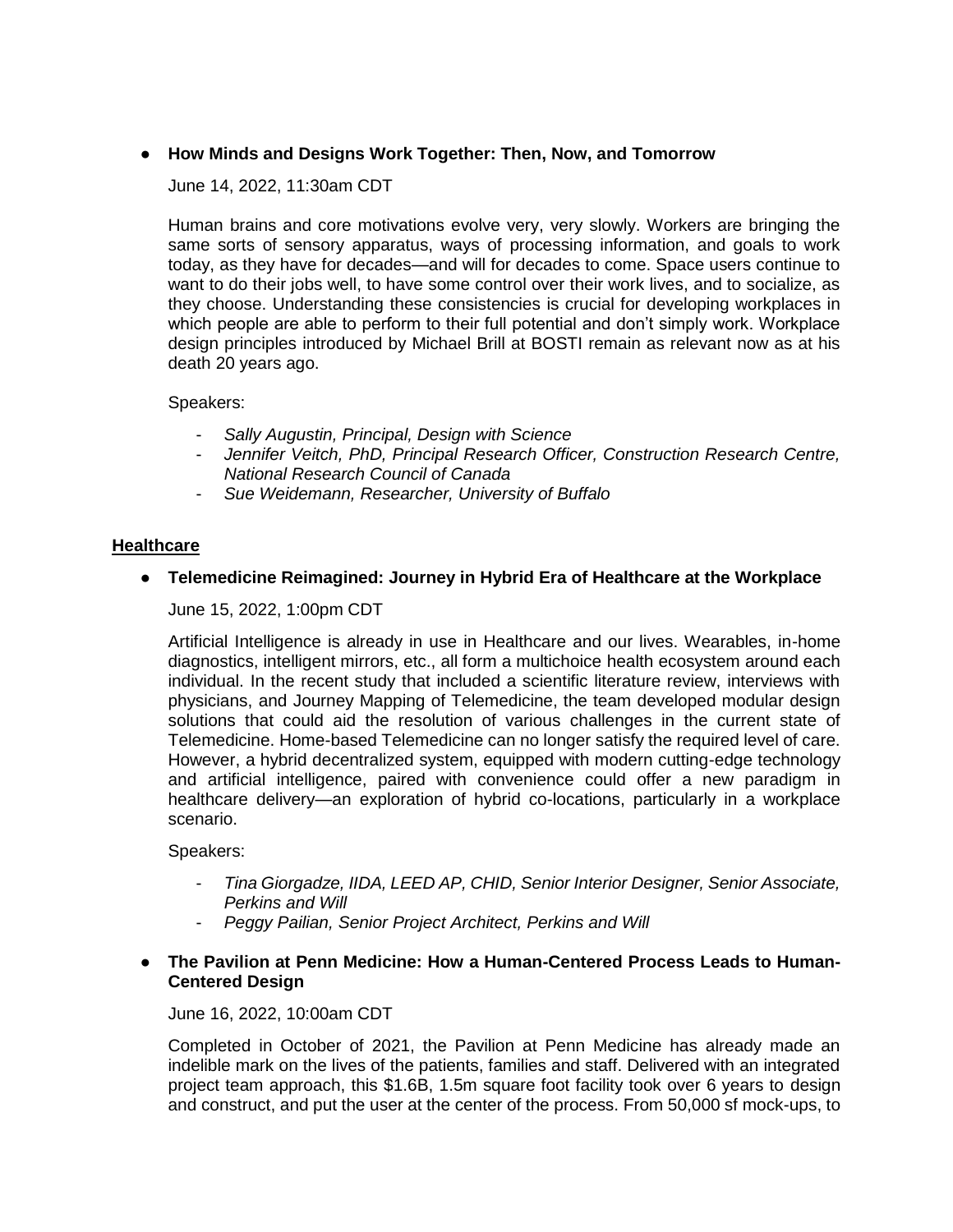simulations, to having full-time clinicians embedded in the design team, this project closely examined the human experience at each step of the journey and it shows. In this presentation, learn how an empathetic design process yields tangible improvements to the healthcare experience.

Speakers:

- *Sara Gally, NCIDQ, EDAC, Interior Design Principal, HDR*
- *Derek Tasch, Health System Architect, University of Pennsylvania Health System*

## **Education**

● **Design Like a Kid: Reimagining the Involvement of Youth in Spatial Design Practices**

June 15, 2022, 4:00pm CDT

This presentation aims to address the critical need to rethink how children are involved in the design of public spaces they inhabit daily, such as schools, roads and spaces for recreation. By showcasing case studies and examining developmental milestones in the lives of children via how their multiple intelligences can aid us in finding new ways to read our world, this presentation aims to deconstruct and reject the notion that children are "adults in training" or "citizens of the future." Contrarily, it positions them at the center of the conversation surrounding the construction of a new collective imaginary for our world and its built environment. This new imaginary is focused on the fundamental right of children to be –and grow to be– happy and safe.

Speakers:

- *Enrico Giori, Associate Designer, Fielding International*

## ● **Reinforcing Brand Identity in a Renovated Space**

June 16, 2022, 10:00am CDT

As Universities are continuously evolving, designers are asked to renovate spaces to spark creativity and engagement to reinforce an organization's core identity. The higher education sector is faced with challenges to set themselves apart when recruiting top tier faculty, staff and students. This presentation showcases an organized process to elevate brand identity within education settings through integrated design strategies to craft the details of the brand. The speakers will highlight several case studies to reinforce a strategy that identifies with campuses across the country. The presenters will share technical aspects of various products and materials used for branding and elaborate on the process of taking concept boards through completion, reinforcing the Universities' values.

Speakers:

- *Clayton Daspit, AIA, LEED AP, Principal, The Beck Group*
- *Megan Ingram, NCIDQ, IIDA, Interior Designer, The Beck Group*
- *Brittney Greco, NCIDQ, Senior Interior Designer, The Beck Group*

### **Facilities**

● **Gate of the Future: Thoughtful Approaches to Designing a More Accessible Space**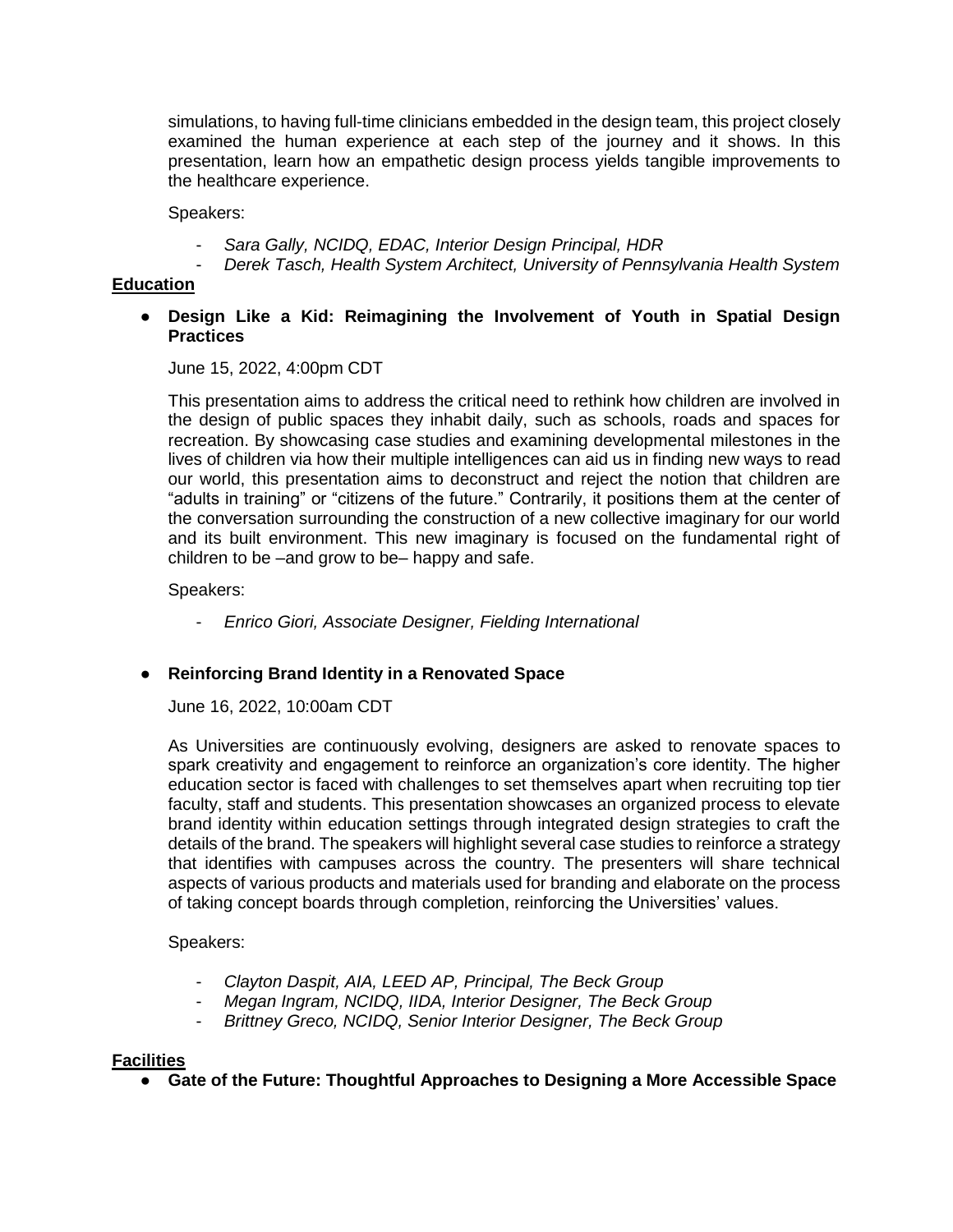June 13, 2022, 2:30pm CDT

This session, led by a design director, a project manager, and an aviation customer experience expert, will help designers, manufacturers, and facilities professionals understand how to develop a variety of solutions that consider the future of human experience. Through the lenses of diversity, inclusivity and sustainability, our panel will address the way people navigate space, specifically highly trafficked public spaces, and how that affects the overall experience that users have in these complex environments. Through the selection of materials and their thoughtful application, lighting cues, planning tactics, technology integration, and human connection, we will explore how to make design more approachable to the entire community of travelers.

Speakers:

- *Erin Dayrit, NCIDQ, LEED GA, Senior Designer, IA Interior Architects*
- *Kelsey Rodheim, LEED GA, Project Manager, IA Interior Architects*
- *Mitchell Rufer, Senior Manager - Aviate at United Airlines, United Airlines*

## ● **Furniture Solves Space and Culture Challenges at Los Alamos National Laboratory**

June 14, 2022, 2:30pm CDT

There is a space problem at Los Alamos National Laboratory (LANL). LANL sends robots to Mars, but struggles to provide workspace for the people that do it. Worse yet, LANL needs to grow but is surrounded by mountains, valleys and pueblos on all sides. With the majority of LANL's workforce at home in early 2020, LANL began an unprecedented experiment to determine whether it could solve this space problem with telework, redesigning both its workspaces and its very culture in the process. The LANL Telework Pilot Program was born. This presentation will cover what it took to implement the Telework Pilot Program from a space management and interior design perspective, as well as LANL lessons learned to make hybrid work a permanent reality.

Speakers:

- *Amy E. Chavez, NCIDQ, Planner, Los Alamos National Laboratory*
- *Jennifer K. McMath, Furniture and Space Lead, Los Alamos National Laboratory*

### **Wellness**

## ● **Holistic Buildings: Translating Biophilic Design Strategies into the Built Environment**

June 13, 2022, 11:30am CDT

A holistic approach to architecture and biophilic design strategies represent a central topic in INNOCAD and 13&9 Design's work referring to the importance of collaborating with scientists such as Prof. Richard Taylor and his team form the University of Oregon, that transfer scientific findings into the built environment. The benefits of such transdisciplinary processes will be discussed with Prof. Taylor and their implementation are exemplified by recently completed and future projects, which unify years of research and analysis with experts in the field of biophilic and workplace design as well as office architecture. This results in human-centered and highly sustainable solutions on a social, environmental, and economic level.

Speakers: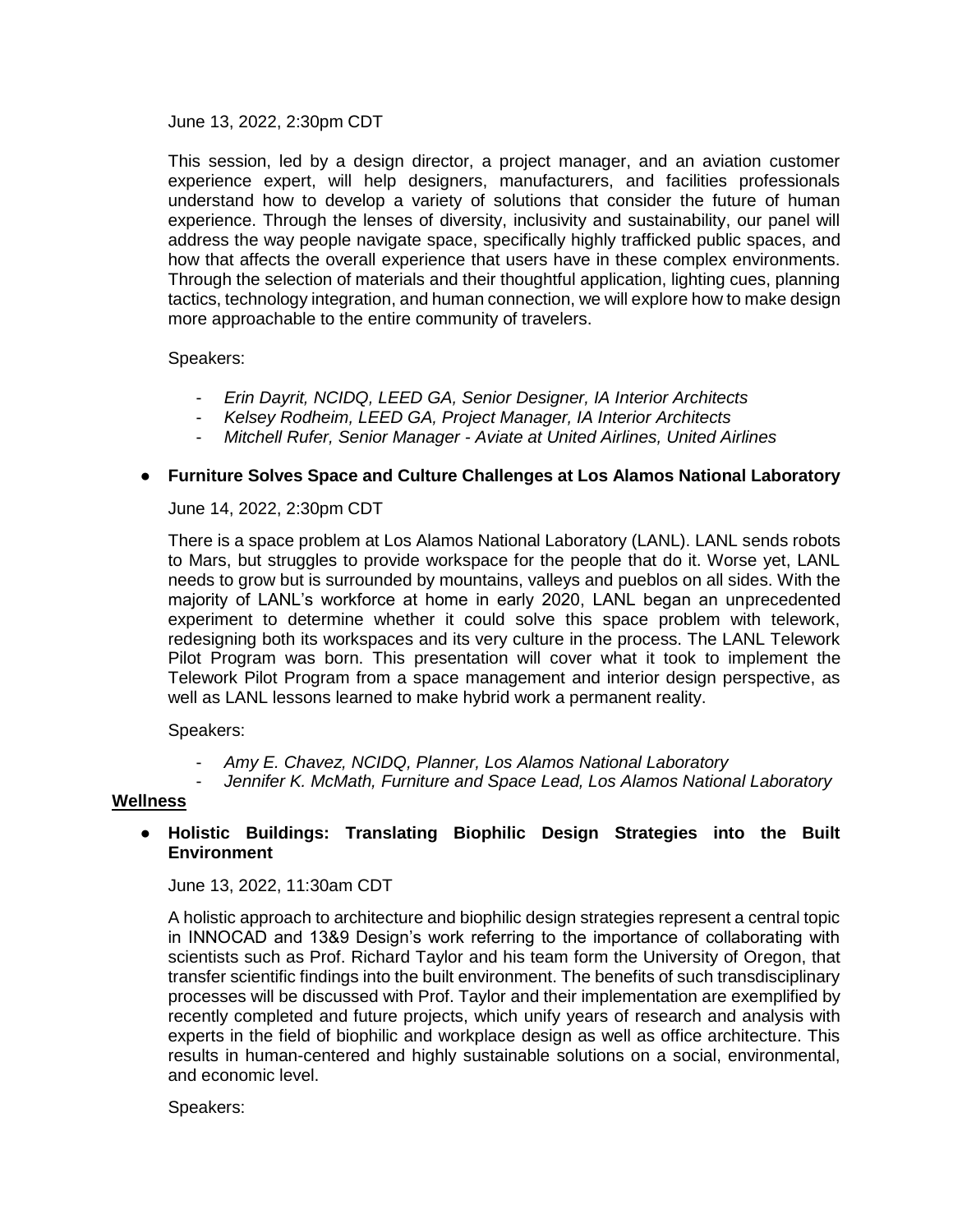- *Martin Lesjak, Co-Founder and Design Director, INNOCAD architecture and 13&9 Design*
- *Richard Taylor, Professor of Physics, Psychology and Art, University of Oregon*

# **The New Inclusivity: Neurodiversity and Workplace Inclusion**

June 15, 2022, 11:30am CDT

We are living in a time of increased numbers and awareness about individuals with neurosensitives and special needs, such as ADHD. In fact, 1 in 7 people are considered neurodiverse but fewer than 50% know it. But these individuals can be high energy, out of the box thinkers, excel in a crisis, and be bold problem solvers. Not only is designing to be inclusive the right thing to do, there is a compelling business case for it as well. Sargent will share the various aspects of neurodiversity and explore how to create spaces that are more physically and culturally inclusive for people with a wide spectrum of neurological conditions to allow them to thrive.

Speakers:

- *Kay Sargent, FASID, FIIDA, CID, LEED® AP, MCR.w, WELL AP, Director of WorkPlace, HOK*

# **Sustainability**

● **A Designer and an Activist Have Found Their Place at the Bar- We're Breaking Dishes and Making Some Noise!**

June 14, 2022, 8:30am CDT

With over 40 episodes and 2 years of conversations with everyone from chemists to engineers to adventurers, Verda Alexander and Jon Strassner, founders of the recognized podcast, Break Some Dishes, have created a running narrative that has peeled many of the layers from the climate change conversation. Climate change is a textile woven from many different cords, representing culture, trend and humanism. This presentation will take listeners through the journey to truly understand climate, health and equity in greater context than we have heard before. Their goal is to educate their audience by sharing their experience and weaving these many conversations into one that will inform and inspire our industry to better understand climate change and our impact on the world.

Speakers:

- *Jon Strassner, LEED AP, Vice President, Industry Partnership, ASID*
- *Verda Alexander, Co-Founder, Studio O+A*

# **The Carbon Question: What Do Interiors Have To Do With It?**

June 16, 2022, 11:30am CDT

With global climate change growing in severity and urgency, architects and engineers have been grappling with the embodied carbon of new buildings for years. Because most building foundations and structural systems are such carbon hogs, the impact of an interior fit out for a new building appears as a blip – no need for designers to bother themselves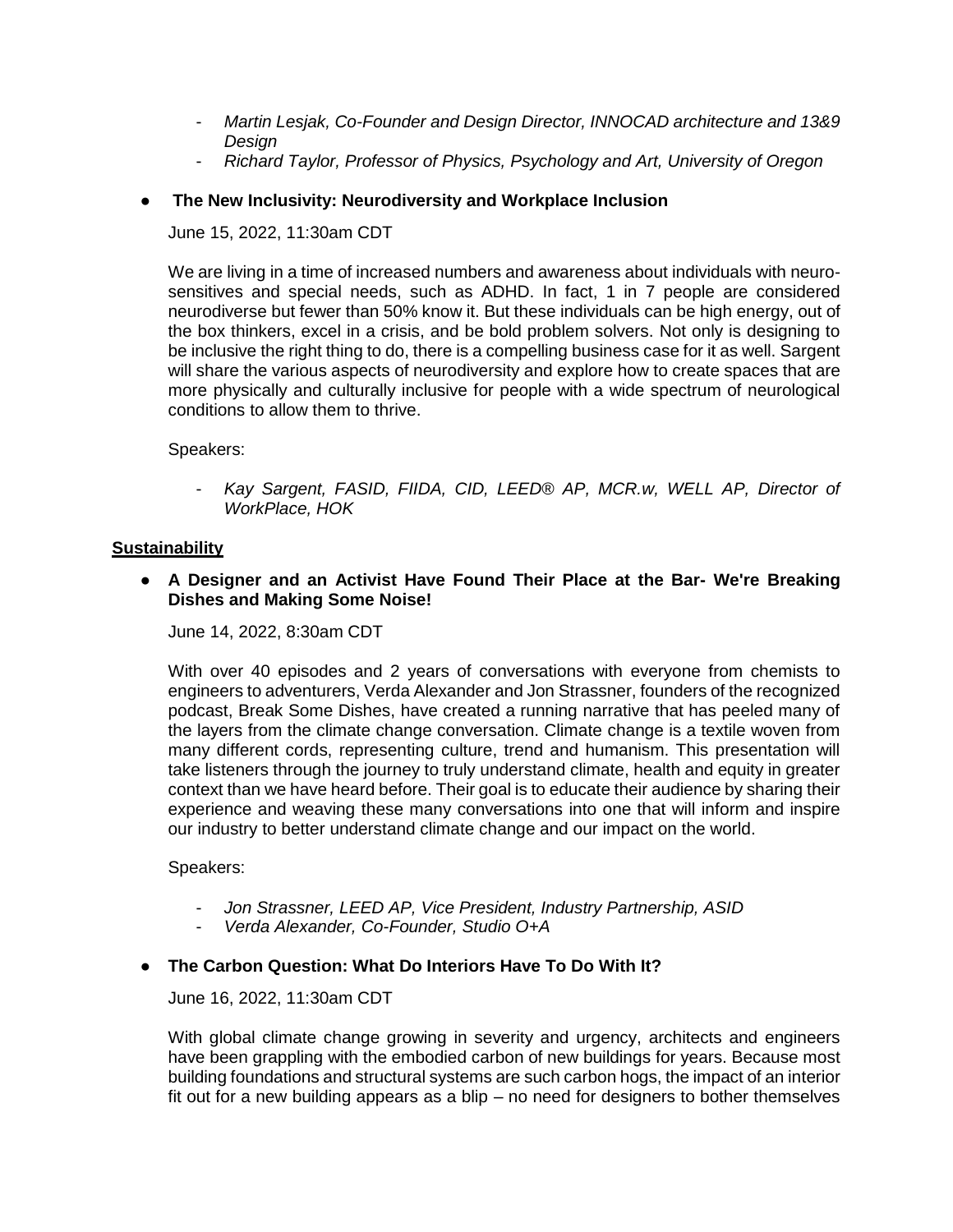with LCAs or other carbon footprint calculations. Take a deeper look: most of the global building stock already exists, and renovations never stop. New buildings exist for 25 - 50 years. Consider how many interior renovations occur within that lifespan. Interior products, from flooring to furniture, have major impacts on global warming. Take control and lead your clients and facilities to do less harm, starting now!

Speakers:

- *Suzanne Drake, CID, LEED ID+C, WELL AP, Fitwell Ambassador, NCIDQ, Senior Interior Designer, Revel*
- *Frances Yang, SE, LEED AP, WELL AP, Sustainable Materials Specialist, Arup North America Ltd.*

## **Design Skills**

## ● **Design In the Face of Fear**

June 13, 2022, 8:30am CDT

Traditionally, fear is thought of as a liability that limits the probability of success. In the design process, fear can obstruct designers from fulfilling their best visions. However, leaning into one's fears can lead to experimentation and innovation. This session explores how custom fabrication offers solutions to new world problems by pushing the boundaries of what's possible. It will explore common fears designers face when working with a fabrication partner — losing creative control, budget, and the unknown. The speakers will offer insight into how concrete strategies, like collaboration and experimentation, can be used to overcome these fears. When working collaboratively, one idea can flourish beyond what is capable within a single team. This panel will encourage participants to leverage fear as a creative asset rather than a detriment.

### Speakers:

- *Gareth Brennan, Founder and President, Eventscape*
- *Krista Ninivaggi, Founder; Principal, K&Co; Woods Bagot*
- *Primo Orpilla, Principal and Founder, Studio O+A*

## ● **Illuminating Color: Revealing the Complexities of Color, Science, and Design**

June 15, 2022, 8:30am CDT

Color plays a critical role in our perception of the built environment and how we feel about the spaces we inhabit. It affects what we consciously perceive, things we like, and how we feel. It helps us understand how to move through spaces and enhances our experiences. Color has profound impacts on our subconscious, affecting our decisionmaking and buying habits in ways we may not be fully aware of. Lighting, the mechanism by which we are able to perceive color, plays a pivotal role in how we experience and feel about the colors around us. This seminar will present a study of color, introducing various chromatic philosophies and discussing how color shows up in everything from literature to marketing to the built environment.

## Speakers: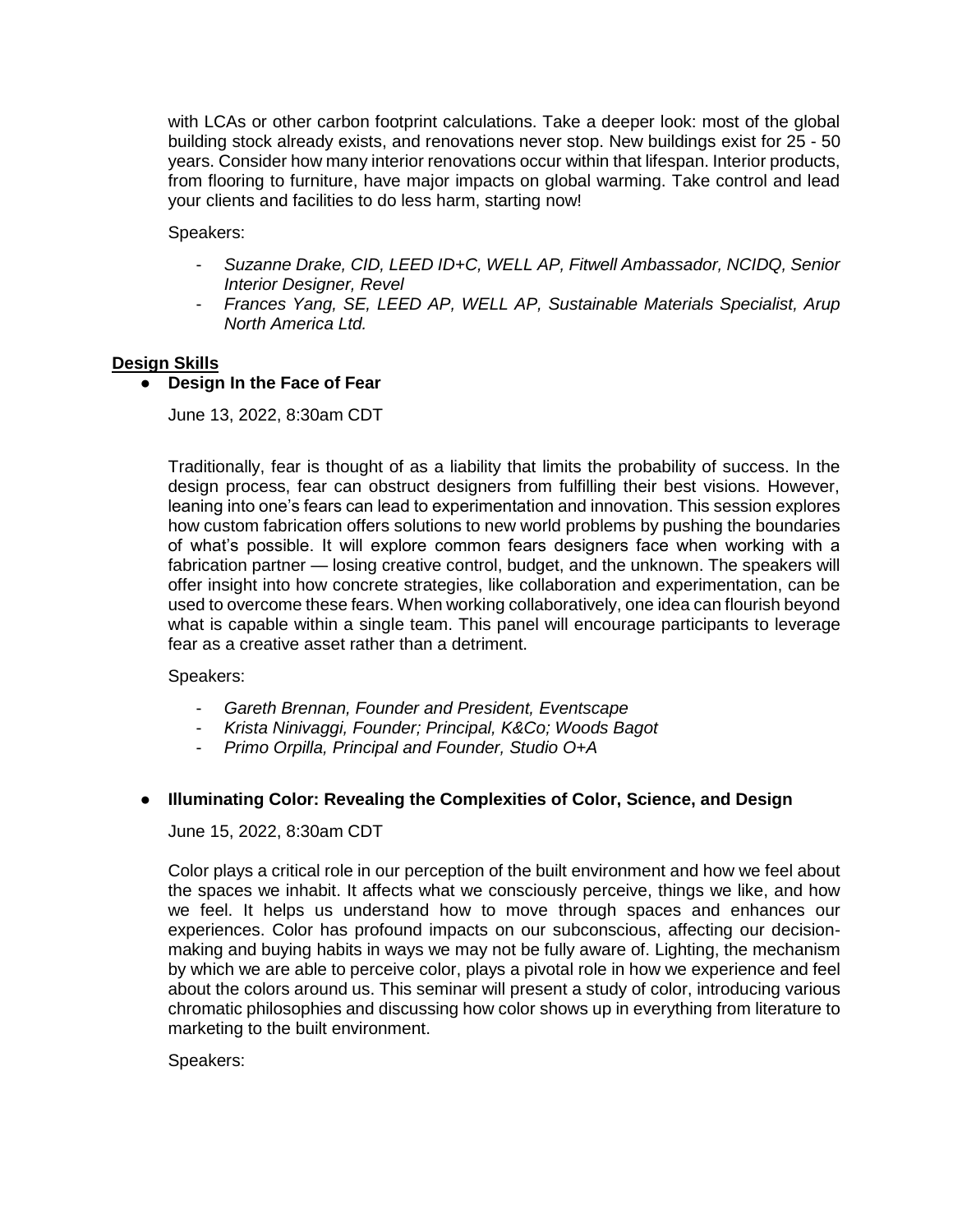- *Katherine Stekr, IALD, MIES, CLD, EDAC, LEED AP BD+C, Senior Associate, HLB Lighting Design*
- *Darcie Chinnis, PhD, PE, IALD, MIES, LEED AP BD+C, WELL AP, Associate Principal, HLB Lighting Design*

## **Industry Directions**

## ● **BIFMA's Guidance and Best Practices for Specifying Furniture in Commercial Environments in a Pandemic and Beyond**

June 13, 2022, 4:00pm CDT

Do you want to avoid throwing your furniture into the landfill? Part of the answer is found in the new ANSI/BIFMA Furniture Surfaces: Cleaning, Sanitizing, and Disinfecting Standard. This panel of experts from BIFMA, design practitioners, and material experts will discuss practical features of this standard and how it applies to commercial spaces and the built environment.

### Speakers:

- *Steve Kooy, Director of Health & Sustainability, BIFMA*
- *Adity Phadnis, Lead of Product Compliance, Designtex*
- *Margi Kaminski, ASID, NCIDQ, Principal, Director Health Interiors, CannonDesign*

## ● **Designing the Metaverse: How NFTs will Evolve the Design Landscape**

June 14, 2022, 8:30am CDT

More than just trending buzzwords, the metaverse, the blockchain and NFTs (Non-Fungible Tokens) have rapidly become the next frontier in the future of—practically everything. From how we view art and design, measure value, and express ownership, NFTs play a critical role in showcasing and embodying innovation and creativity in the ever-expanding new virtual world. Imagine furniture designed without having to consider physical constraints like gravity and ergonomics— possibilities abound in the metaverse, and this program will provide a clear path to unlock the many creative and business opportunities it presents. How can firms approach designing spaces in the metaverse? How can brands leverage the technology of NFTs to protect intellectual property, as well as establish ownership, sales-boosting scarcity, and authenticity? This session will explore the changing design landscape, how to establish a leadership position in an emerging space, as well as outline how brands can leverage NFTs, the blockchain and the metaverse to explore exciting new opportunities for authentic design while building new revenue strategies that complement and expand their business and drive customer engagement.

Speakers:

- *Andrew Lane, Co-Founder, digby*
- *John Edelman, Independent Consultant*

For full programming details and to register for NeoCon 2022 and programming head to [neocon.com.](http://neocon.com./)